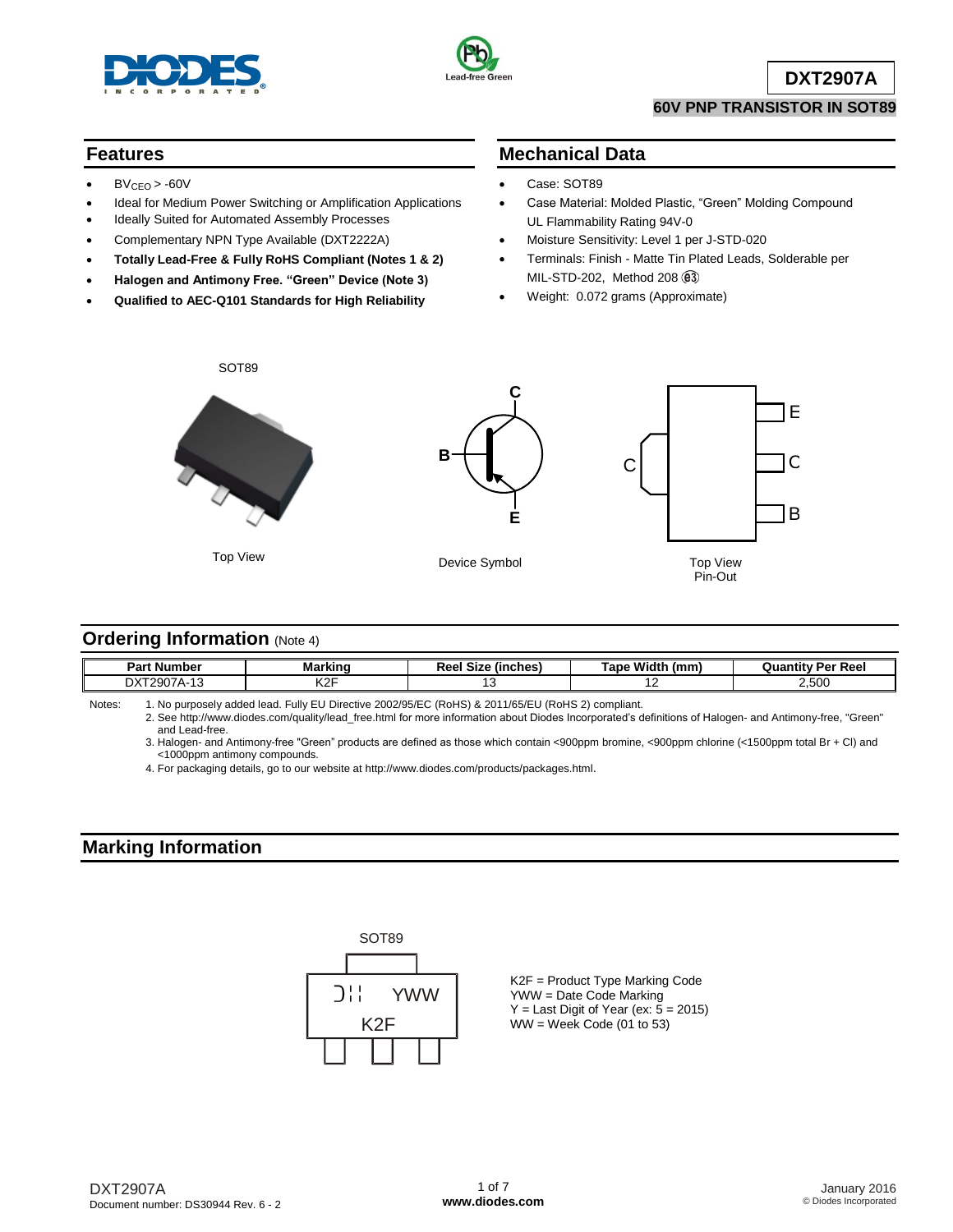

## **Absolute Maximum Ratings** (@TA = +25°C, unless otherwise specified.)

| <b>Characteristic</b>         | Symbol                 | Value  | Unit |
|-------------------------------|------------------------|--------|------|
| Collector-Base Voltage        | <b>V<sub>CВО</sub></b> | $-60$  |      |
| Collector-Emitter Voltage     | V <sub>CEO</sub>       | -60    |      |
| Emitter-Base Voltage          | <b>VEBO</b>            |        |      |
| <b>Collector Current</b>      | IC                     | $-600$ | mA   |
| <b>Peak Collector Current</b> | <b>ICM</b>             | $-800$ | mA   |

# **Thermal Characteristics** (@T<sup>A</sup> = +25°C, unless otherwise specified.)

| <b>Characteristic</b>                       | Svmbol   | Value           | Unit        |      |  |
|---------------------------------------------|----------|-----------------|-------------|------|--|
| Power Dissipation                           | (Note 5) |                 | 0.75        | W    |  |
|                                             | (Note 6) | P <sub>D</sub>  | 1.2         |      |  |
| Thermal Resistance, Junction to Ambient Air | (Note 5) |                 | 166         | °C/W |  |
|                                             | (Note 6) | $R_{\theta$ JA  | 104         |      |  |
| Operating and Storage Temperature Range     | Гյ, Tsтg | $-55$ to $+150$ | $\sim$<br>◡ |      |  |

## **ESD Ratings** (Note 7)

| <b>Characteristic</b>                      | <b>Symbol</b> | Value | Unit | <b>JEDEC Class</b> |
|--------------------------------------------|---------------|-------|------|--------------------|
| Electrostatic Discharge - Human Body Model | ESD HBM       | 4,000 |      | ЗA                 |
| Electrostatic Discharge - Machine Model    | <b>ESD MM</b> | 400   |      |                    |

Notes: 5. For a device mounted with the exposed collector pad on minimum recommended pad layout 1oz copper that is on a single-sided 1.6mm FR-4 PCB; device is measured under still air conditions whilst operating in a steady-state.

6. Same as note 5, except the device is mounted with the exposed collector pad on 25mm x 25mm 1oz copper.

7. Refer to JEDEC specification JESD22-A114 and JESD22-A115.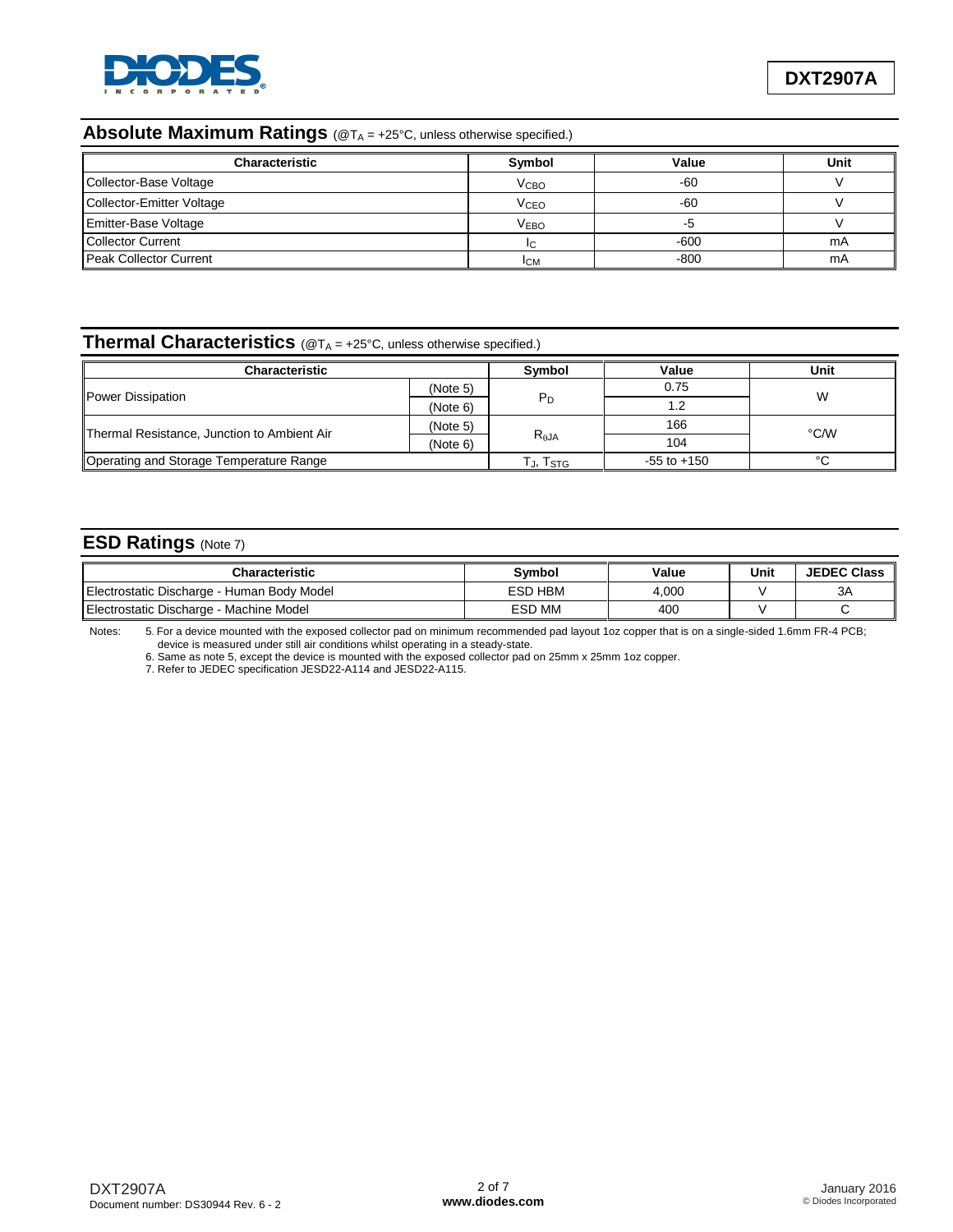

# **Electrical Characteristics** (@T<sub>A</sub> = +25°C, unless otherwise specified.)

| Characteristic                               | Symbol                  | Min                              | Typ                            | Max                      | Unit                     | <b>Test Condition</b>                                  |  |
|----------------------------------------------|-------------------------|----------------------------------|--------------------------------|--------------------------|--------------------------|--------------------------------------------------------|--|
| OFF CHARACTERISTICS                          |                         |                                  |                                |                          |                          |                                                        |  |
| Collector-Base Breakdown Voltage             | <b>BV<sub>CBO</sub></b> | $-60$                            | $-120$                         |                          | $\vee$                   | $I_C = -100\mu A$                                      |  |
| Collector-Emitter Breakdown Voltage (Note 8) | <b>BV<sub>CEO</sub></b> | $-60$                            | $-80$                          |                          | V                        | $IC = -10mA$                                           |  |
| Emitter-Base Breakdown Voltage               | <b>BV<sub>EBO</sub></b> | $-5$                             | $-8.8$                         |                          | $\vee$                   | $I_F = -100 \mu A$                                     |  |
|                                              |                         |                                  | $-1$                           | -50                      | nA                       | $V_{CB} = -50V$                                        |  |
| <b>Collector Cut-off Current</b>             | <b>ICBO</b>             |                                  |                                | $-50$                    | μA                       | $V_{CB} = -50V$ , $T_A = +100^{\circ}C$                |  |
| <b>Collector Cutoff Current</b>              | $I_{CEX}$               |                                  |                                | $-50$                    | nA                       | $V_{CE} = -30V$ , $V_{EB(OFF)} = -0.5V$                |  |
| <b>Emitter Cut-off Current</b>               | <b>IEBO</b>             | —                                |                                | -50                      | nA                       | $V_{EB} = -5V$                                         |  |
| <b>ON CHARACTERISTICS (Note 8)</b>           |                         |                                  |                                |                          |                          |                                                        |  |
|                                              |                         | 75                               | 208                            | $\overline{\phantom{0}}$ | $\overline{\phantom{0}}$ | $I_C = -100\mu A$ , $V_{CE} = -10V$                    |  |
|                                              |                         | 100                              | 207                            |                          | $\overline{\phantom{0}}$ | $I_C = -1mA$ , $V_{CE} = -10V$                         |  |
| <b>Static Forward Current Transfer Ratio</b> | $h_{FE}$                | 100                              | 202                            |                          |                          | $I_C = -10mA$ , $V_{CE} = -10V$                        |  |
|                                              |                         | 100                              | 169                            | 300                      |                          | $I_C = -150mA$ , $V_{CE} = -10V$                       |  |
|                                              |                         | 50                               | 103                            |                          |                          | $I_C = -500mA, V_{CE} = -10V$                          |  |
|                                              | VCE(SAT)                |                                  | $-130$                         | $-400$                   | mV                       | $I_C = -150mA$ , $I_B = -15mA$                         |  |
| <b>Collector-Emitter Saturation Voltage</b>  |                         | $\overline{\phantom{0}}$         | $-0.4$                         | $-1.6$                   | $\vee$                   | $I_C = -500 \text{mA}$ , $I_B = -50 \text{mA}$         |  |
|                                              | V <sub>BE(SAT)</sub>    | $\overline{\phantom{0}}$         | $-0.86$                        | $-1.3$                   | $\vee$                   | $I_C = -150 \text{mA}$ , $I_B = -15 \text{mA}$         |  |
| <b>Base-Emitter Saturation Voltage</b>       |                         |                                  | $-1$                           | $-2.6$                   | $\vee$                   | $I_C = -500 \text{mA}$ , $I_B = -50 \text{mA}$         |  |
| <b>SMALL SIGNAL CHARACTERISTICS</b>          |                         |                                  |                                |                          |                          |                                                        |  |
| <b>Output Capacitance</b>                    | $C_{\rm obo}$           | $\overbrace{\phantom{12321111}}$ |                                | 8                        | pF                       | $V_{CB} = -10V$ , $I_E = 0$ , $f = 1MHz$               |  |
| Input Capacitance                            | C <sub>ibo</sub>        |                                  |                                | 30                       | pF                       | $V_{EB} = -2V$ , f = 1MHz, $I_C = 0$                   |  |
| <b>Current Gain-Bandwidth Product</b>        | $f_{\text{T}}$          | 200                              |                                |                          | <b>MHz</b>               | $V_{CE} = -20V$ , $I_C = -50mA$ ,<br>$f = 100$ MHz     |  |
| <b>SWITCHING CHARACTERISTICS</b>             |                         |                                  |                                |                          |                          |                                                        |  |
| Turn-On Time                                 | ton                     |                                  |                                | 45                       | ns                       | $V_{CC} = -30V$ , $I_C = -150$ mA,<br>$I_{B1} = -15mA$ |  |
| Delay Time                                   | t <sub>D</sub>          | $\overline{\phantom{0}}$         |                                | 10                       | ns                       |                                                        |  |
| <b>Rise Time</b>                             | t <sub>R</sub>          | $\overbrace{\phantom{12333}}$    | $\overbrace{\phantom{13333}}$  | 40                       | ns                       |                                                        |  |
| Turn-Off Time                                | toFF                    | $\overbrace{\phantom{12333}}$    | $\qquad \qquad \longleftarrow$ | 100                      | ns                       | $V_{CC} = -6V$ , $I_C = -150$ mA,                      |  |
| Storage Time                                 | ts                      | $\overline{\phantom{0}}$         |                                | 80                       | ns                       | $I_{B1} = I_{B2} = -15mA$                              |  |
| Fall Time                                    | $t_{\text{F}}$          |                                  |                                | 30                       | ns                       |                                                        |  |

Note: 8. Measured under pulsed conditions. Pulse width ≤ 300µs. Duty cycle ≤ 2%.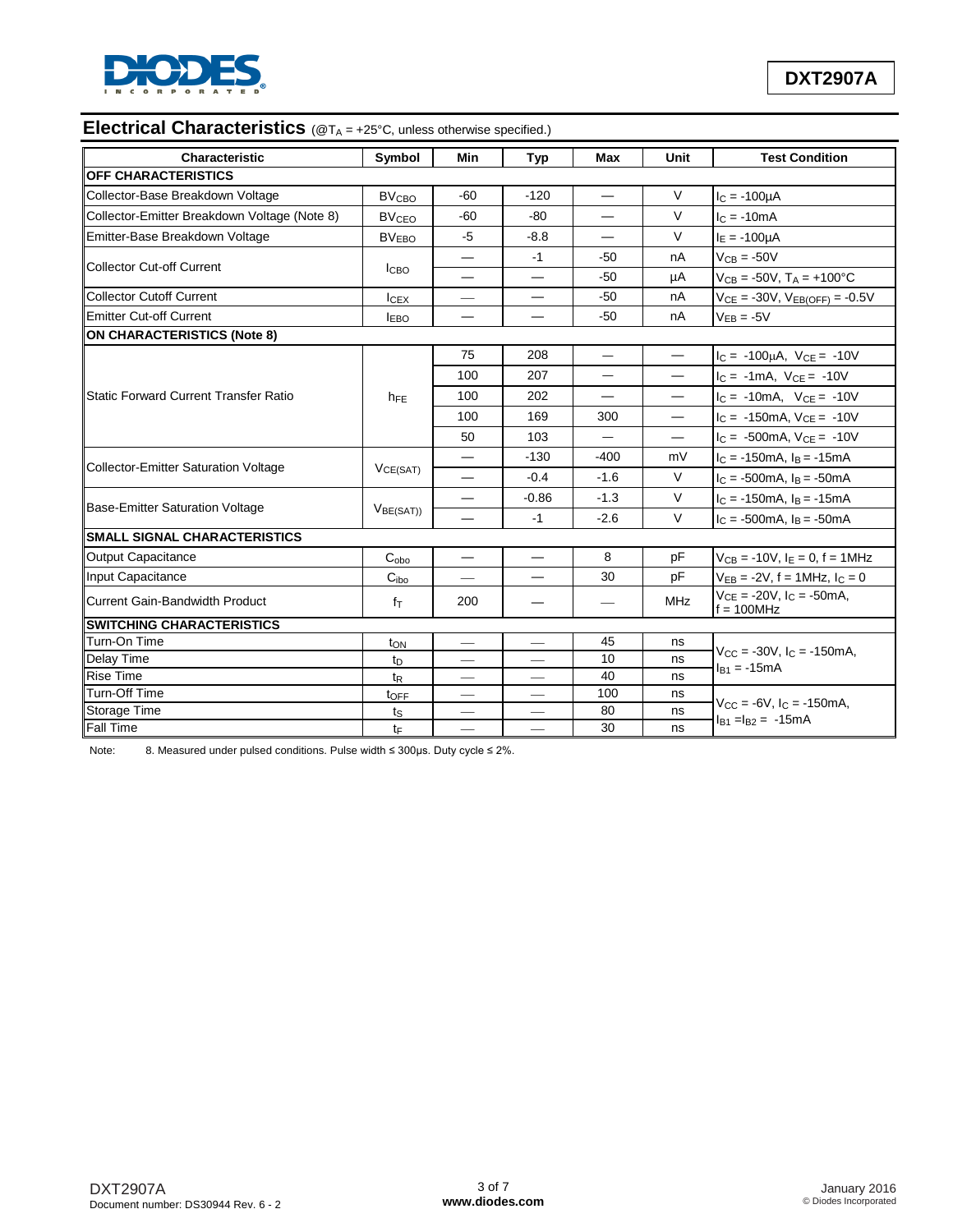

## **Typical Electrical Characteristics** (@T<sup>A</sup> = +25°C, unless otherwise specified.)



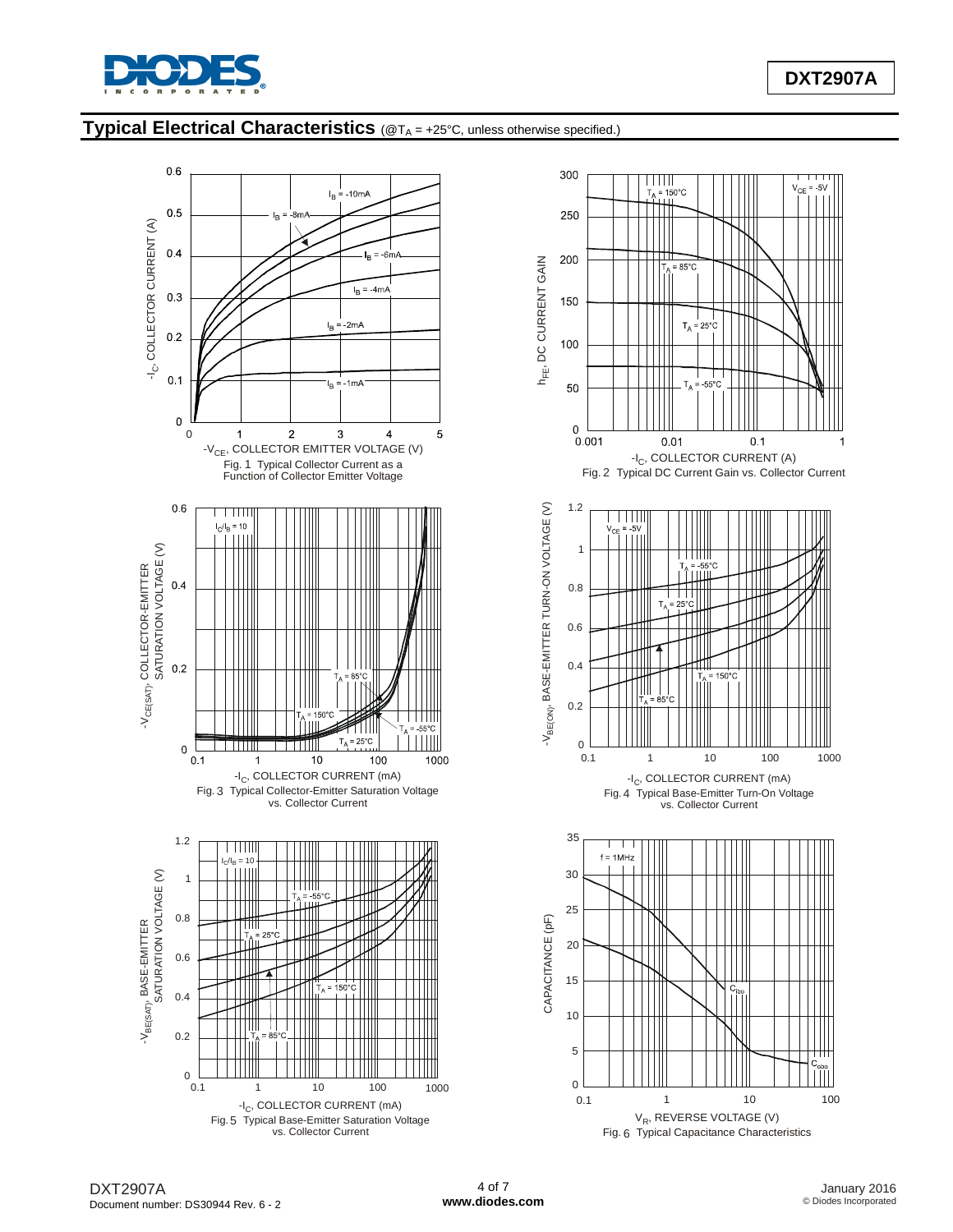



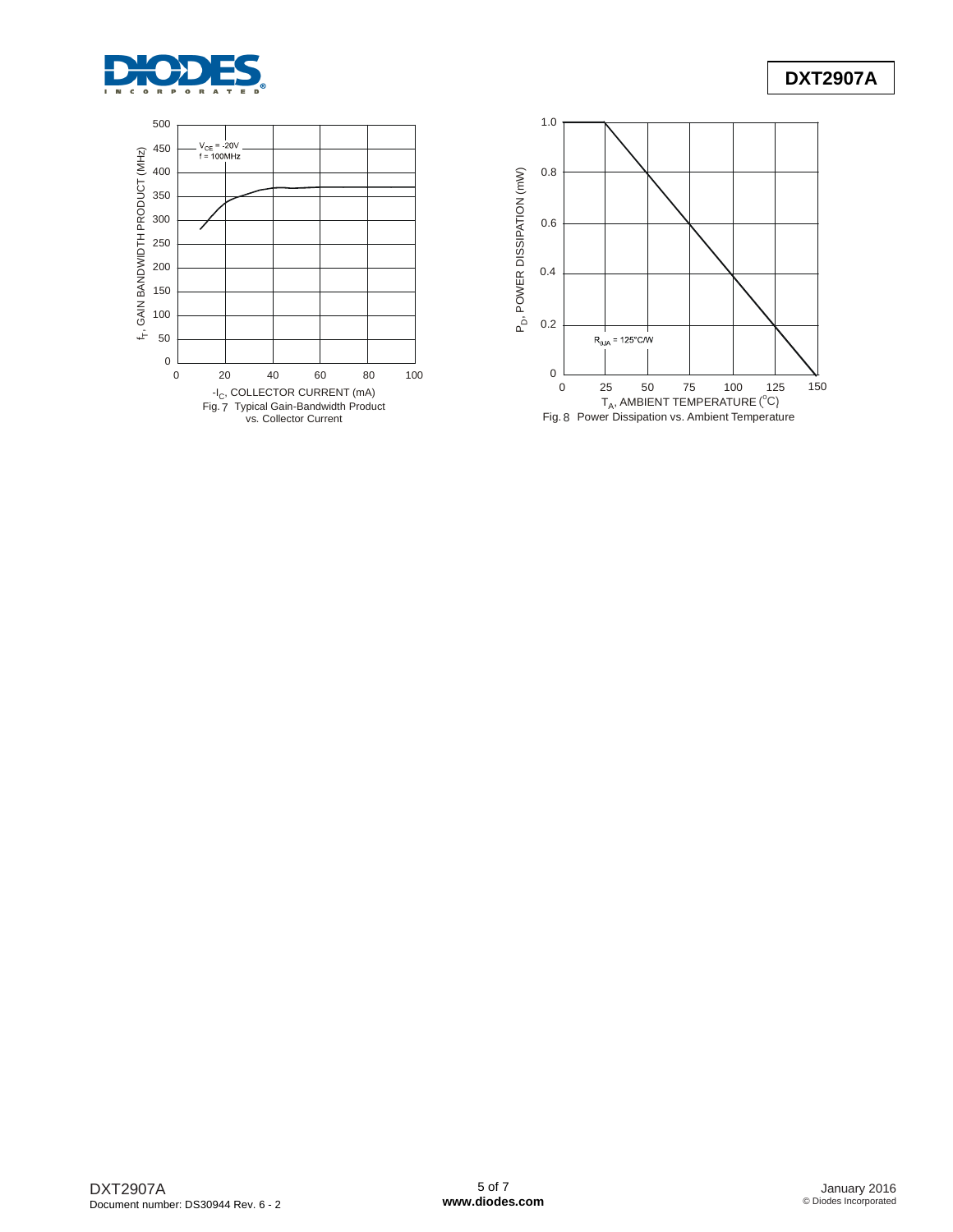

# **Package Outline Dimensions**

Please see AP02001 at [http://www.diodes.com/\\_files/datasheets/ap02001.pdf fo](http://www.diodes.com/_files/datasheets/ap02001.pdf)r the latest version.



|                | SOT89       |       |       |  |  |  |
|----------------|-------------|-------|-------|--|--|--|
| Dim            | Min         | Max   | Typ   |  |  |  |
| A              | 1.40        | 1.60  | 1.50  |  |  |  |
| в              | 0.50        | 0.62  | 0.56  |  |  |  |
| Β1             | 0.42        | 0.54  | 0.48  |  |  |  |
| C              | 0.35        | 0.43  | 0.38  |  |  |  |
| D              | 4.40        | 4.60  | 4.50  |  |  |  |
| D1             | 1.62        | 1.83  | 1.733 |  |  |  |
| D <sub>2</sub> | 1.61        | 1.81  | 1.71  |  |  |  |
| Е              | 2.40        | 2.60  | 2.50  |  |  |  |
| E <sub>2</sub> | 2.05        | 2.35  | 2.20  |  |  |  |
| e              |             |       | 1.50  |  |  |  |
| н              | 3.95        | 4.25  | 4.10  |  |  |  |
| Η1             | 2.63        | 2.93  | 2.78  |  |  |  |
| L              | 0.90        | 1.20  | 1.05  |  |  |  |
| L1             | 0.327       | 0.527 | 0.427 |  |  |  |
| z              | 0.20        | 0.40  | 0.30  |  |  |  |
|                | nensions in |       |       |  |  |  |

# **Suggested Pad Layout**

Please see AP02001 at [http://www.diodes.com/\\_files/datasheets/ap02001.pdf fo](http://www.diodes.com/_files/datasheets/ap02001.pdf)r the latest version.



| Dimensions | Value<br>(in mm) |  |  |
|------------|------------------|--|--|
| C          | 1.500            |  |  |
| G          | 0.244            |  |  |
| x          | 0.580            |  |  |
| Χ1         | 0.760            |  |  |
| Х2         | 1.933            |  |  |
|            | 1.730            |  |  |
| Υ1         | 3.030            |  |  |
| Υ2         | 1.500            |  |  |
| Y3         | 0.770            |  |  |
| 74         | 4.530            |  |  |